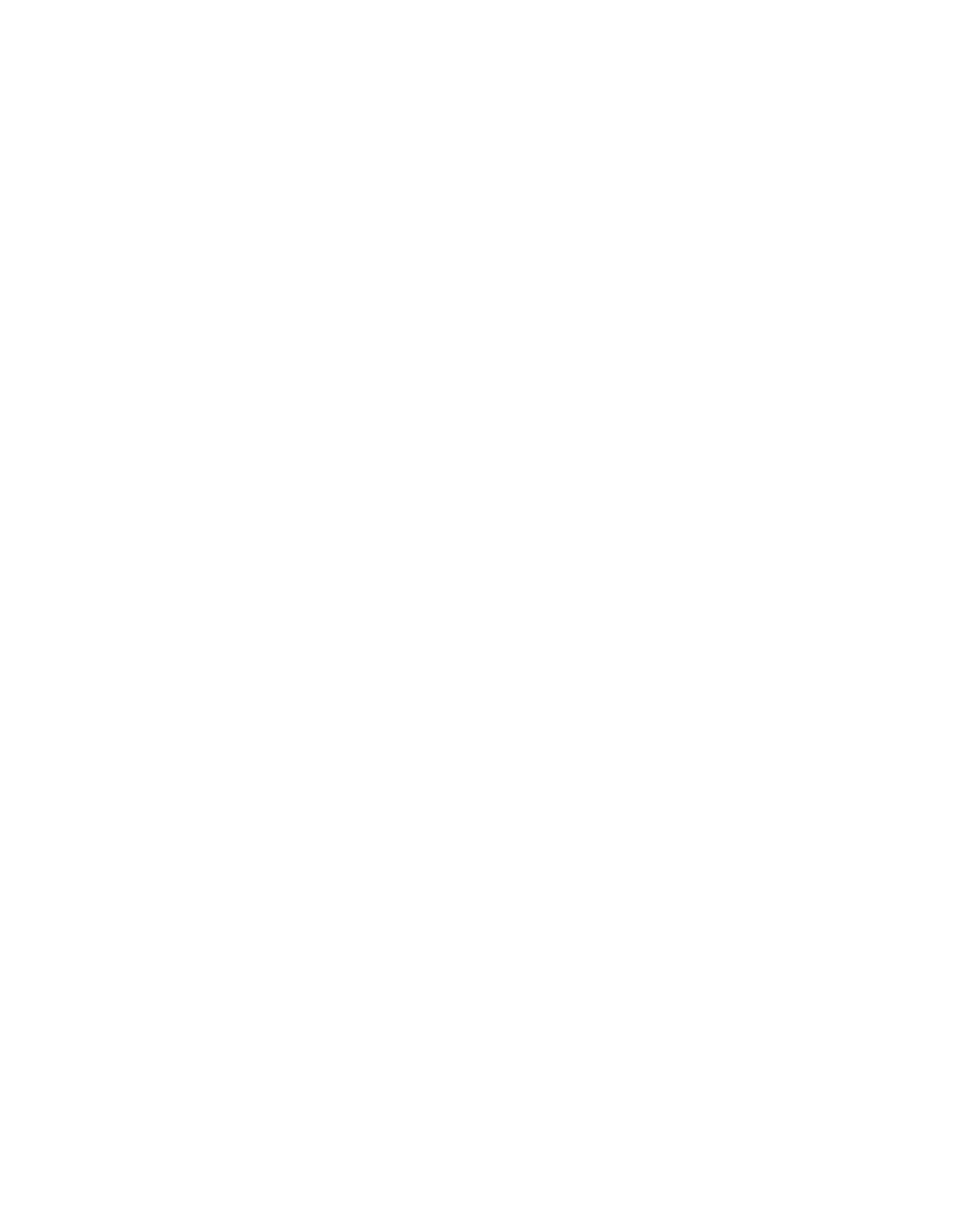|                  | 2022 McCormack Distributing Order Guide / 800-383-5678 |              |             |
|------------------|--------------------------------------------------------|--------------|-------------|
| <b>Customer:</b> | E-Mail:                                                |              |             |
| <b>Address:</b>  |                                                        |              |             |
| <b>Phone:</b>    |                                                        |              |             |
| <b>Contact:</b>  |                                                        |              |             |
|                  |                                                        |              |             |
|                  | <b>MARINADES - ALL MARINADES ARE MSG FREE</b>          |              |             |
| 95041            | <b>Hot Marinade</b>                                    | 30 lbs       | \$115.00    |
| 95042            | Hot Marinade                                           | 8 lbs        | \$<br>35.23 |
| 96504            | Chickite Supreme Marinade                              | 30 lbs       | 83.33<br>\$ |
| 96505            | Rib-ite Marinade                                       | 30 lbs       | \$<br>60.00 |
| 96636            | <b>Chickite Marinade</b>                               | 30 lbs       | \$<br>56.67 |
| 96658            | Zesty Chickite Marinade                                | 30 lbs       | \$<br>70.00 |
|                  | <b>COATINGS/BATTERS</b>                                |              |             |
| 95012            | Extra Crispy Slo-Bro Coating                           | 40 lbs       | 76.30<br>\$ |
| 95013            | Crispy Cajun Coating                                   | 40 lbs       | 96.96       |
|                  |                                                        |              | \$          |
| 95208            | Slo-Bro Tender Coating                                 | 40 lbs       | \$<br>73.83 |
| 96501            | Fish & Chips Breading                                  | 40 lbs       | 75.13<br>\$ |
| 96506            | Fast-Bro Coating                                       | 20 lbs       | \$<br>87.63 |
| 96507            | <b>Extra Seasoned Coating</b>                          | 20 lbs       | \$<br>51.30 |
| 96508            | <b>Magic Coating</b>                                   | 20 lbs       | \$<br>45.50 |
| 96516            | Deli Mix Coating                                       | 40 lbs       | \$<br>83.20 |
| 96534            | Catfish Coating                                        | 22 lbs       | \$<br>57.00 |
| 96541            | Hot and Spicy Coating                                  | 40 lbs       | \$<br>79.67 |
| 96543            | Coat-N-Fry Coating                                     | 40 lbs       | 88.80<br>\$ |
| 96579            | <b>Spicy Country Coating</b>                           | 40 lbs       | \$100.13    |
|                  |                                                        |              |             |
| 96635            | Slo-Bro Coating                                        | 40 lbs       | 73.80<br>\$ |
|                  | <b>SEASONINGS</b>                                      |              |             |
| 96510            | Prep Seasoning                                         | 8 lbs        | 38.33<br>\$ |
|                  |                                                        |              |             |
|                  | <b>SUPPLIES</b>                                        |              |             |
| 09245            | #110 Filters                                           | $110/c$ ase  | 49.40<br>\$ |
| 09888            | #1800 Filter Paper                                     | $100/c$ ase  | 75.00<br>\$ |
| 21177            | 1800 E Series Filter Paper                             | $100/c$ ase  | \$<br>83.00 |
| 10790            | #616/765 Filters                                       | $100/c$ ase  | \$<br>65.00 |
| 15495            | #2400 Filter                                           | 65/case      | \$<br>86.00 |
| 15980            | VF3 Filter                                             | 7 lbs        | \$110.77    |
| 16152            | VF3 Secondary Filter                                   | 1 lbs        | \$<br>10.77 |
| 96564            | <b>Bro Clean</b>                                       | 25 lbs       | \$<br>40.00 |
| 96589            | XL Filtering Compound                                  | 22 lbs       | 89.00       |
|                  |                                                        | 35 lbs       | \$          |
| 96595            | Bro-Oil - Canola Oil                                   |              | \$<br>55.00 |
| 99500            | Well Cleaner                                           | 30 lbs       | 63.00<br>\$ |
|                  |                                                        |              |             |
|                  | <b>BROASTER PACKAGING</b>                              |              |             |
| 92079            | Large Foil Bags                                        | 500/case     | \$100.00    |
| 92086            | Medium Foil Bags                                       | $1000/c$ ase | \$<br>93.20 |
| 92435            | <b>Broaster Blue Apron</b>                             |              | \$<br>26.40 |
| 92442            | Broaster Foods Dispenser Napkin                        | 3000/case    | \$<br>86.00 |
| 93066            | Genuine Broaster Party Pak                             | 50/bundle    | \$<br>50.82 |
| 93082            | Genuine Broaster Snack Box                             | 250/case     | \$<br>53.89 |
| 93083            | Genuine Broaster Dinner Box                            | 250/case     | \$<br>80.73 |
| 93084            | Genuine Broaster Handle Carton                         |              | 65.33       |
|                  |                                                        | 125/case     | \$          |
| 93107            | Genuine Broaster Super Box                             | $100/c$ ase  | \$<br>86.16 |
| 93288            | 16 oz. Hot Food Container                              | 500/case     | 95.00<br>\$ |
| 93307            | Genuine Broaster Dry Wax Paper                         | 6000/case    | \$150.00    |
| 93312            | Dome Lid for 6oz & 16oz containers                     | $1000/c$ ase | \$157.50    |
| 93316            | 4 oz. Hot Food Container                               | $1000/c$ ase | \$106.00    |
| 93377            | 6 oz. Hot Food Container                               | $1000/c$ ase | \$111.00    |
| 93510            | Hot Food Container Lids (Fits both 6 oz & 16 oz)       | 500/case     | \$100.00    |
| 96716            | Prepaks                                                | 250/case     | 61.54<br>\$ |
| 96748            | Small Foil Bags                                        | $1000/c$ ase | \$<br>76.88 |
| 96890            | Bag-White #6 Broaster To Go                            |              | \$<br>49.23 |
|                  |                                                        | 500/case     |             |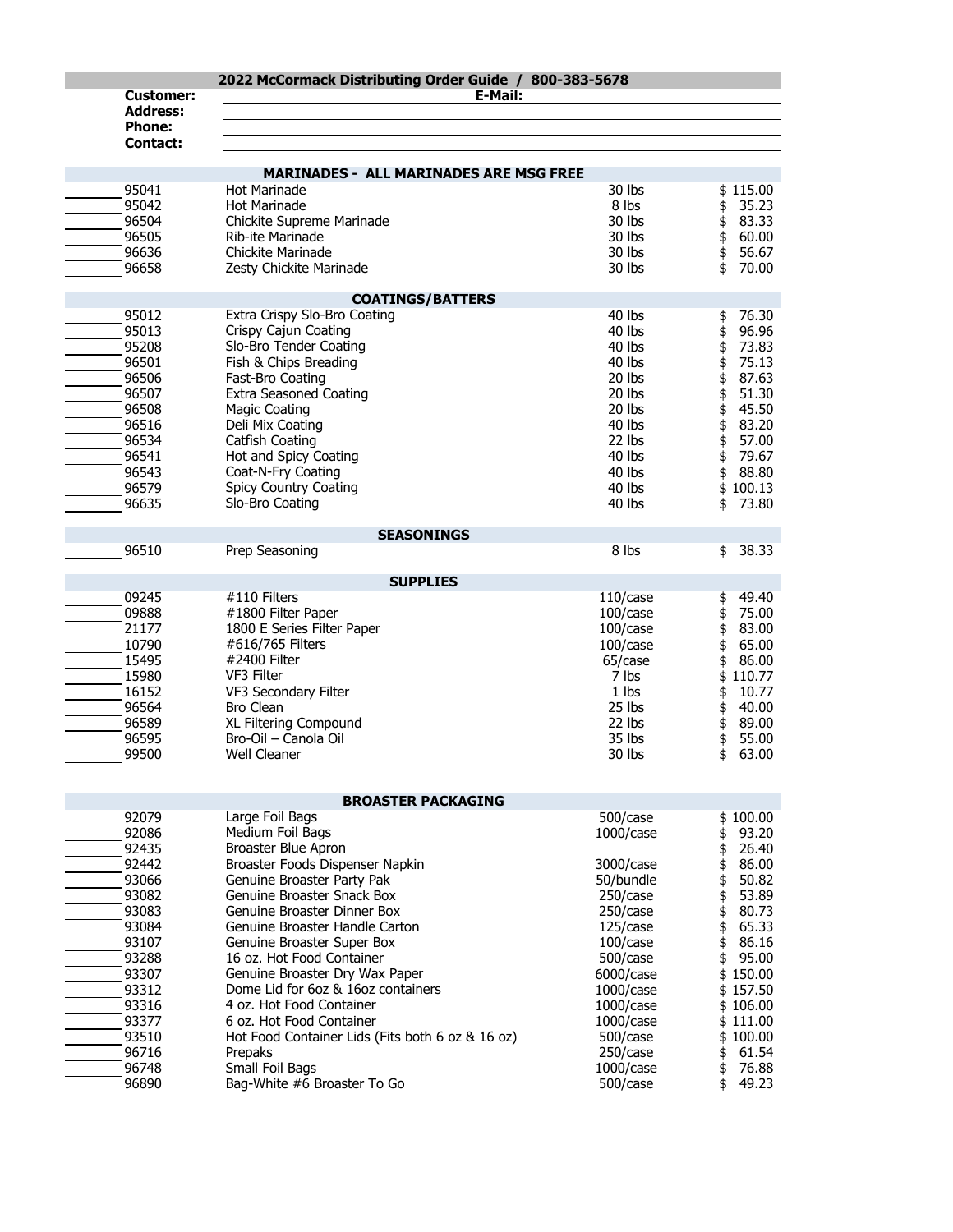| PM92500                           | <b>BROASTER FRESH CHICKEN</b><br>"Golden Plump" Pre Marinated 8 pc cut Chicken (9) | contact salesman for pricing                |
|-----------------------------------|------------------------------------------------------------------------------------|---------------------------------------------|
|                                   |                                                                                    |                                             |
|                                   | <b>FROZEN CHICKEN</b>                                                              |                                             |
| 96638                             | Breaded Chicken Fillets (4.0 oz)                                                   | contact salesman for pricing                |
| 96358                             | Breaded Spicy Breast Fillet (4.0 oz)                                               | contact salesman for pricing                |
| 96641                             | Breaded Chicken Breast Tenders                                                     | contact salesman for pricing                |
| 96262                             | Breaded Premium Jumbo Popcorn Chicken                                              | contact salesman for pricing                |
|                                   |                                                                                    |                                             |
| 96277                             | Breaded Premium Jumbo Cajun Popcorn Chicken                                        | contact salesman for pricing                |
| 96318                             | Breaded Premium Boneless Buffalo Wings                                             | contact salesman for pricing                |
| 96412                             | Chickite Plus Premarinated -Tenders                                                | contact salesman for pricing                |
| 96422                             | 8 PC Cut Chickite HALAL - Frozen Chicken                                           | contact salesman for pricing                |
|                                   |                                                                                    |                                             |
|                                   |                                                                                    |                                             |
| 96317                             | <b>FROZEN ENTRÉE</b><br>Deluxe Beef 'n Bean Burritos                               | contact salesman for pricing                |
|                                   |                                                                                    |                                             |
| 96316                             | <b>Deluxe Pizza Burritos</b>                                                       | contact salesman for pricing                |
| 96323                             | Deluxe Breakfast Burritos                                                          | contact salesman for pricing                |
|                                   |                                                                                    |                                             |
| 96392                             | <b>FROZEN FISH/SEAFOOD</b><br>Beer Battered Premium 4.0 oz Cod Fillets, Natural (  | contact salesman for pricing                |
|                                   |                                                                                    |                                             |
| 96390                             | Beer Battered Shrimp                                                               | contact salesman for pricing                |
| 96354                             | Hand Breaded Style Catfish Fillets                                                 | contact salesman for pricing                |
|                                   | <b>FROZEN APPETIZERS</b>                                                           |                                             |
| 96279                             | Breaded Three-Cheese Mozzarella Cheese Sticks                                      | contact salesman for pricing                |
| 96287                             | Beer Battered Onion Rings                                                          | contact salesman for pricing                |
| 96324                             | Battered Natural Cheddar Nuggets                                                   | contact salesman for pricing                |
|                                   |                                                                                    |                                             |
| 96325                             | Breaded Jalapeno Peppers w/Cream Cheese                                            | contact salesman for pricing                |
|                                   | <b>FROZEN POTOATOES</b>                                                            |                                             |
| 96698                             | Battered Crinkle-Cut Seasoned Potato Wedges                                        | contact salesman for pricing                |
| 96258                             | Battered Crinkle-Cut Seasoned Potato Slices                                        | contact salesman for pricing                |
|                                   |                                                                                    |                                             |
|                                   | <b>FROZEN BISCUITS</b>                                                             |                                             |
| 96257                             | <b>Premium Buttermilk Biscuits</b>                                                 | contact salesman for pricing                |
|                                   |                                                                                    |                                             |
|                                   |                                                                                    |                                             |
|                                   |                                                                                    |                                             |
| 96413                             | Signature Mac n Cheese                                                             | contact salesman for pricing                |
|                                   | <b>BROASTER ACCESSORIES</b>                                                        |                                             |
|                                   |                                                                                    |                                             |
| 07877                             | Broaster 1600 Basic Accessory Kit, Ram Rod Included                                | \$398.00                                    |
| 09900                             | Broaster 1800 Basic Accessory Kit, Ram Rod Inclu                                   | \$391.00                                    |
| 14527                             | Broaster 1600 Complete Start-Up Accessory Kit - p                                  | \$720.00                                    |
| 14528                             | Broaster 1800 Complete Start-Up Accessory Kit - p                                  | \$720.00                                    |
| 15719                             | Broaster 2400 Gas Basic Accessory Kit                                              | \$434.00                                    |
| 15720                             | Broaster 2400 Gas Complete Start-Up Accessory K                                    | \$754.00                                    |
| 16058                             | Broaster Ventless Fryer Accessory Kit                                              | \$258.00                                    |
| 92644                             | Broaster Express - 28" x 13" x 2" Key Shaped LED                                   | \$215.00                                    |
| 92645                             | Genuine Broaster Chicken - 28" x 13" x 2" Key Shi                                  | \$215.00                                    |
|                                   |                                                                                    | S                                           |
| 96881                             | Grand Opening Banner                                                               | 95.95                                       |
| 1650KIT48                         | Dormont Gas Line Hose Kit 1/2" x 48"                                               | \$249.00                                    |
| 1675KIT48                         | Dormont Gas Line Hose Kit 3/4" x 48"                                               | \$295.00                                    |
|                                   | <b>SMOKAROMA</b>                                                                   |                                             |
| IBSC08                            | Scoop for 4oz Ball                                                                 | 28.00<br>each<br>\$                         |
| IBSC <sub>20</sub>                | Scoop for 2 oz Ball                                                                | 14.00<br>each                               |
|                                   |                                                                                    | \$<br>each                                  |
| IBSH10                            | One Step Prep Shaker                                                               | 10.00<br>\$                                 |
| <b>IBT060</b>                     | Spatula Plastic/Metal                                                              | \$<br>6.00<br>each                          |
| SCHP1                             | Hickory Chips (12 bags)                                                            | 26lbs<br>\$<br>64.50                        |
| SCHP <sub>2</sub>                 | Mesquite Chips (12 bags)                                                           | 26lbs<br>\$<br>64.50                        |
| SSP15                             | One Step Prep Bags                                                                 | 61.54<br>$15$ lbs<br>\$                     |
| SSP <sub>25</sub>                 | One Step Prep (bulk)                                                               | 91.54<br>25 lbs<br>\$                       |
| SSR <sub>15</sub>                 | Red Rub Bags                                                                       | 15 lbs<br>92.31<br>\$                       |
| <b>SSS15</b><br>SSS <sub>25</sub> | Sauce Mix Bags<br>Sauce Mix Bulk                                                   | 15 lbs<br>75.00<br>\$<br>25 lbs<br>\$124.62 |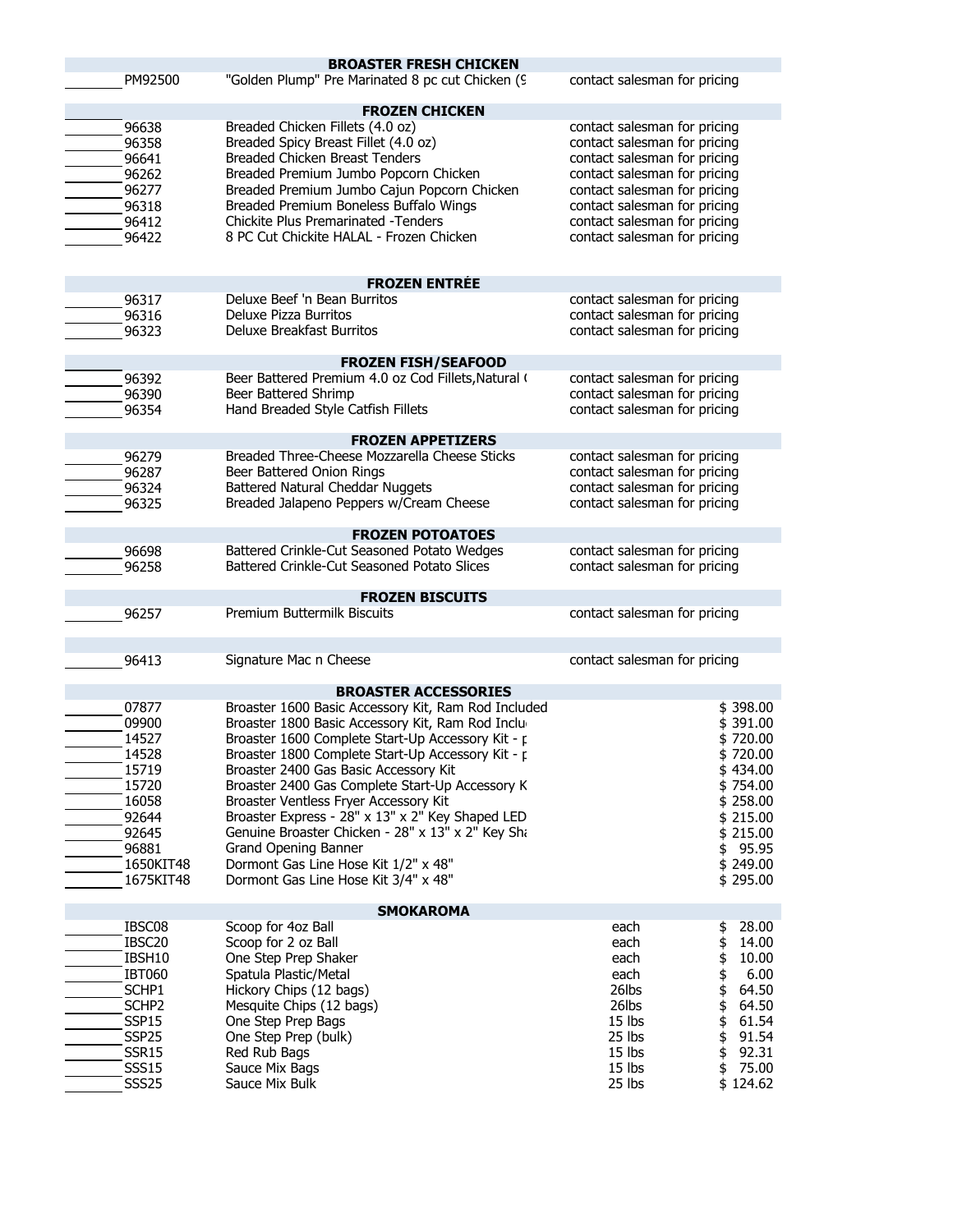| <b>KAN PAK</b>                 |                                                   |                     |                                      |                |  |  |  |
|--------------------------------|---------------------------------------------------|---------------------|--------------------------------------|----------------|--|--|--|
| KP-40100                       | Vanilla Soft Serve                                | 9-64oz pouches/case | \$                                   | 41.50          |  |  |  |
| KP-40101                       | <b>Chocolate Soft Serve</b>                       | 9-64oz pouches/case | \$                                   | 41.50          |  |  |  |
|                                | FLAVOR BURST SOFT SERVE SYRUP 6 for FREE shipping |                     |                                      |                |  |  |  |
| <b>FLA001</b>                  | Chocolate                                         | 11 lbs<br>11 lbs    | \$<br>\$                             | 46.50<br>46.50 |  |  |  |
| <b>FLA002</b><br><b>FLA003</b> | Strawberry<br><b>Black Cherry</b>                 | 11 lbs              |                                      | 46.50          |  |  |  |
| <b>FLA004</b>                  | Raspberry                                         | 11 lbs              | \$                                   | 46.50          |  |  |  |
| <b>FLA005</b>                  | Peach                                             | 11 lbs              | \$\$\$                               | 46.50          |  |  |  |
| <b>FLA006</b>                  | Bubblegum                                         | 11 lbs              |                                      | 46.50          |  |  |  |
| <b>FLA007</b>                  | <b>Butterscotch</b>                               | 11 lbs              | \$                                   | 46.50          |  |  |  |
| <b>FLA008</b>                  | Pina Colada                                       | 11 lbs              |                                      | 46.50          |  |  |  |
| <b>FLA009</b>                  | Green Apple                                       | 11 lbs              | \$<br>\$                             | 46.50          |  |  |  |
| <b>FLA010</b>                  | <b>Butter Pecan</b>                               | 11 lbs              |                                      | 46.50          |  |  |  |
| <b>FLA012</b>                  | Pistachio                                         | 11 lbs              | \$\$\$                               | 46.50          |  |  |  |
| <b>FLA014</b>                  | Cool Mint<br>Coffee & Cream                       | 11 lbs<br>11 lbs    |                                      | 46.50<br>46.50 |  |  |  |
| <b>FLA015</b><br><b>FLA016</b> | Rootbeer                                          | 11 lbs              | \$                                   | 46.50          |  |  |  |
| <b>FLA017</b>                  | <b>Tropical Orange</b>                            | 11 lbs              | \$                                   | 46.50          |  |  |  |
| <b>FLA019</b>                  | Cool Lemon                                        | 11 lbs              | \$<br>\$                             | 46.50          |  |  |  |
| <b>FLA021</b>                  | <b>Blue Goo</b>                                   | 11 lbs              | \$                                   | 46.50          |  |  |  |
| <b>FLA022</b>                  | Lime                                              | 11 lbs              |                                      | 46.50          |  |  |  |
| <b>FLA023</b>                  | Grape                                             | 11 lbs              | \$<br>\$                             | 46.50          |  |  |  |
| <b>FLA025</b>                  | Maple                                             | 11 lbs              | \$                                   | 46.50          |  |  |  |
| <b>FLA026</b>                  | Banana Ripple                                     | 11 lbs              | \$                                   | 46.50          |  |  |  |
| <b>FLA027</b>                  | <b>Peanut Butter</b>                              | 11 lbs              | \$<br>\$                             | 46.50          |  |  |  |
| <b>FLA028</b>                  | Cheesecake                                        | 11 lbs              |                                      | 46.50          |  |  |  |
| <b>FLA029</b><br><b>FLA030</b> | Watermelon<br>Pineapple Delight                   | 11 lbs<br>11 lbs    | \$<br>\$                             | 46.50<br>46.50 |  |  |  |
| <b>FLA031</b>                  | Blue Hawaii Coconut                               | 11 lbs              |                                      | 46.50          |  |  |  |
| <b>FLA037</b>                  | Pumpkin Spice (Seasonal)                          | 11 lbs              | \$\$\$                               | 46.50          |  |  |  |
| <b>FLA038</b>                  | Blueberry                                         | 11 lbs              |                                      | 46.50          |  |  |  |
| <b>FLA039</b>                  | Mocha Cappuccino                                  | 11 lbs              |                                      | 46.50          |  |  |  |
| <b>FLA040</b>                  | Classic Cherry                                    | 11 lbs              | \$\$\$\$\$\$\$                       | 46.50          |  |  |  |
| <b>FLA041</b>                  | Mango                                             | 11 lbs              |                                      | 46.50          |  |  |  |
| <b>FLA043</b>                  | <b>Blue Raspberry</b>                             | 11 lbs              |                                      | 46.50          |  |  |  |
| <b>FLA044</b>                  | Caramel                                           | 11 lbs              |                                      | 46.50          |  |  |  |
| <b>FLA046</b>                  | English Toffee                                    | 11 lbs              |                                      | 46.50          |  |  |  |
| <b>FLA050</b>                  | <b>Black Raspberry</b><br>Cotton Candy            | 11 lbs<br>11 lbs    |                                      | 46.50<br>46.50 |  |  |  |
| <b>FLA051</b><br><b>FLA052</b> | <b>Birthday Cake</b>                              | 11 lbs              | \$<br>\$                             | 46.50          |  |  |  |
|                                | FLAVOR BURST SHAKE SYRUP 6 for FREE shipping      |                     |                                      |                |  |  |  |
| FLA001SH                       | Chocolate                                         | 11 lbs              | \$                                   | 33.50          |  |  |  |
| FLA002SH                       | Strawberry                                        | 11 lbs              | \$                                   | 33.50          |  |  |  |
| FLA003SH                       | <b>Black Cherry</b>                               | 11 lbs              | \$                                   | 33.50          |  |  |  |
| FLA004SH                       | Raspberry                                         | 11 lbs              | \$                                   | 33.50          |  |  |  |
| FLA005SH                       | Peach                                             | 11 lbs              | \$                                   | 33.50          |  |  |  |
| FLA006SH                       | Bubblegum                                         | 11 lbs              | \$\$\$                               | 33.50          |  |  |  |
| FLA007SH                       | Butterscotch<br>Pina Colada                       | 11 lbs<br>11 lbs    |                                      | 33.50<br>33.50 |  |  |  |
| FLA008SH<br>FLA009SH           | Green Apple                                       | 11 lbs              |                                      | 33.50          |  |  |  |
| FLA010SH                       | <b>Butter Pecan</b>                               | 11 lbs              | \$<br>\$                             | 33.50          |  |  |  |
| FLA012SH                       | Pistachio                                         | 11 lbs              |                                      | 33.50          |  |  |  |
| FLA014SH                       | Cool Mint                                         | 11 lbs              |                                      | 33.50          |  |  |  |
| FLA016SH                       | Root Beer                                         | 11 lbs              |                                      | 33.50          |  |  |  |
| FLA017SH                       | <b>Tropical Orange</b>                            | 11 lbs              |                                      | 33.50          |  |  |  |
| FLA019SH                       | Cool Lemon                                        | 11 lbs              |                                      | 33.50          |  |  |  |
| FLA021SH                       | <b>Blue Goo</b>                                   | 11 lbs              |                                      | 33.50          |  |  |  |
| FLA022SH                       | Lime                                              | 11 lbs<br>11 lbs    |                                      | 33.50<br>33.50 |  |  |  |
| FLA023SH<br>FLA026SH           | Purple Grape<br>Banana Ripple                     | 11 lbs              |                                      | 33.50          |  |  |  |
| FLA028SH                       | Cheesecake                                        | 11 lbs              |                                      | 33.50          |  |  |  |
| FLA029SH                       | Watermelon                                        | 11 lbs              |                                      | 33.50          |  |  |  |
| FLA038SH                       | Blueberry                                         | 11 lbs              |                                      | 33.50          |  |  |  |
| FLA039SH                       | Mocha Cappucino                                   | 11 lbs              |                                      | 33.50          |  |  |  |
| FLA040SH                       | Classic Cherry                                    | 11 lbs              |                                      | 33.50          |  |  |  |
| FLA041SH                       | Mango                                             | 11 lbs              |                                      | 33.50          |  |  |  |
| FLA042SH                       | French Vanilla                                    | 11 lbs              | \$\$\$\$\$\$\$\$\$\$\$\$\$\$\$\$\$\$ | 33.50          |  |  |  |
| FLA043SH                       | <b>Blue Raspberry</b>                             | 11 lbs              |                                      | 33.50          |  |  |  |
| FLA044SH                       | Caramel                                           | 11 lbs              |                                      | 33.50          |  |  |  |
| FLA046SH                       | English Toffee                                    | 11 lbs              | \$                                   | 33.50          |  |  |  |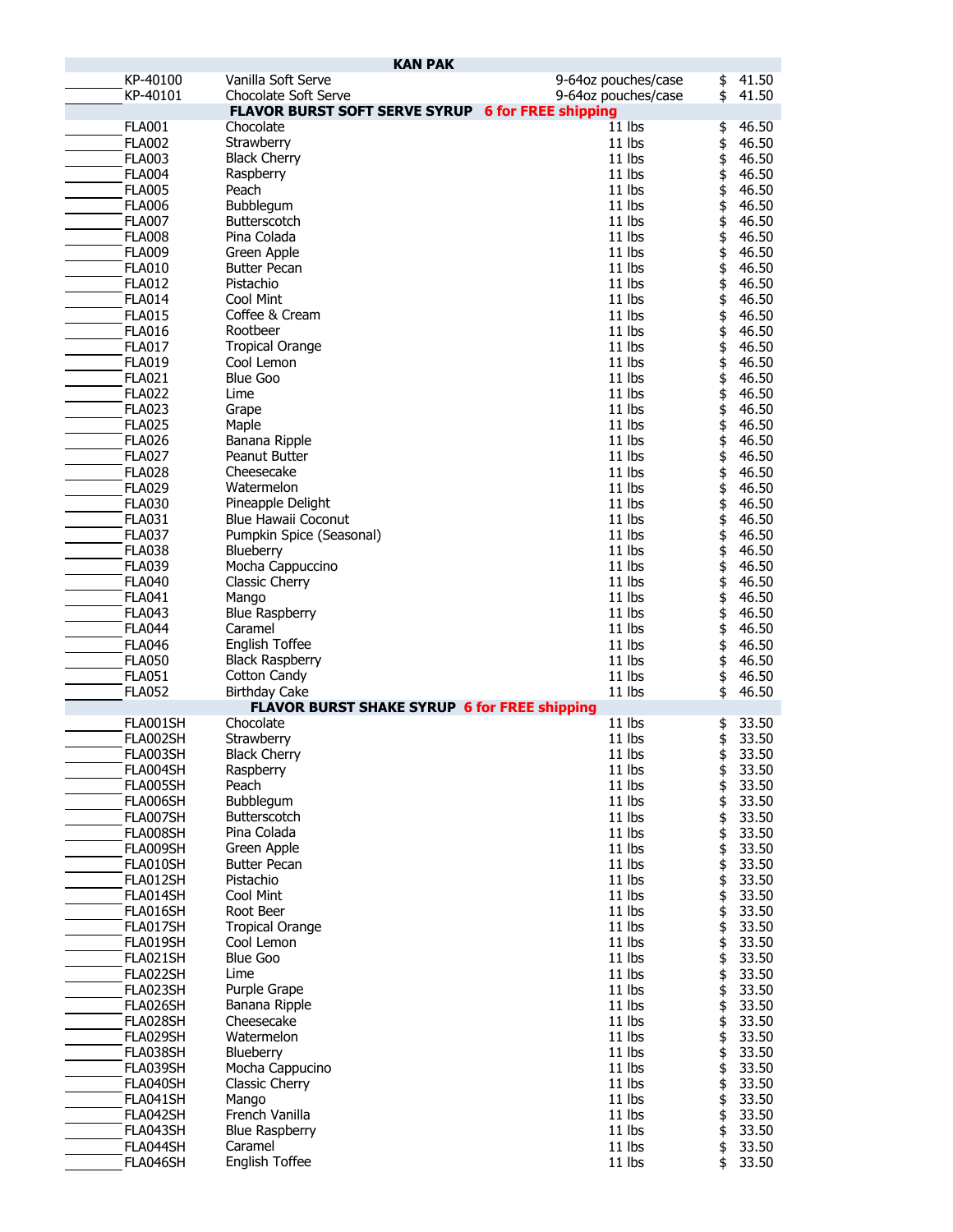| <b>FLAVOR BURST FLAVOR BLEND SYRUP 6 for FREE shipping</b> |                                                                     |  |          |                |       |  |  |
|------------------------------------------------------------|---------------------------------------------------------------------|--|----------|----------------|-------|--|--|
| FLA001BLD                                                  | <b>Chocolate Swirl</b>                                              |  | $11$ lbs | \$             | 46.50 |  |  |
| FLA002BLD                                                  | Strawberry                                                          |  | 11 lbs   | \$             | 46.50 |  |  |
| FLA003BLD                                                  | <b>Black Cherry</b>                                                 |  | 11 lbs   | \$             | 46.50 |  |  |
| FLA010BLD                                                  | <b>Butter Pecan</b>                                                 |  | 11 lbs   |                | 46.50 |  |  |
| FLA012BLD                                                  | Pistachio Nut                                                       |  | 11 lbs   | \$<br>\$       | 46.50 |  |  |
| FLA014BLD                                                  | Cool Mint                                                           |  | 11 lbs   | \$             | 46.50 |  |  |
| FLA017BLD                                                  | <b>Tropical Orange</b>                                              |  | 11 lbs   |                | 46.50 |  |  |
| FLA026BLD                                                  | Banana Ripple                                                       |  | $11$ lbs | \$<br>\$       | 46.50 |  |  |
| FLA039BLD                                                  | Mocha Cappuccino                                                    |  | 11 lbs   | \$             | 46.50 |  |  |
| FLA043BLD                                                  | <b>Blue Raspberry</b>                                               |  | 11 lbs   | \$             | 46.50 |  |  |
| FLA051BLD                                                  | Cotton Candy                                                        |  | $11$ lbs | \$             | 46.50 |  |  |
| FLA052BLD                                                  | <b>Birthday Cake</b>                                                |  | 11 lbs   | \$             | 46.50 |  |  |
|                                                            |                                                                     |  |          |                |       |  |  |
|                                                            | <b>CRUNCHI CRÈME CANDY</b>                                          |  |          |                |       |  |  |
| DT 11300                                                   | Rainbow Sprinkles                                                   |  | 10 lbs   | \$             | 30.50 |  |  |
| DT 15300                                                   | Chopped Cookies & Cream                                             |  | 10 lbs   | \$             | 37.50 |  |  |
| DT 18300                                                   | Chopped M & M's                                                     |  | 10 lbs   | \$             | 69.68 |  |  |
| DT 20300                                                   | Chopped Reese's Pieces                                              |  | 10 lbs   | \$             | 80.50 |  |  |
| DT 22300                                                   | Chopped Butterfinger                                                |  | 10 lbs   | \$             | 57.50 |  |  |
| DT 25300                                                   | Chopped Heath Pieces                                                |  | $10$ lbs |                | 67.00 |  |  |
| DT 26300                                                   | Andes Crème De Menthe                                               |  | 10 lbs   | \$             | 65.44 |  |  |
| DT 36000                                                   | Rainbow Tiny Nerds                                                  |  | 10 lbs   | \$<br>\$       | 81.50 |  |  |
| DT 39200                                                   | Cotton Candy Crunch                                                 |  | 10 lbs   | \$             | 79.50 |  |  |
| DT 40300                                                   | Twinkle Nut Crunch                                                  |  | 10 lbs   | \$             | 49.50 |  |  |
|                                                            |                                                                     |  |          |                |       |  |  |
|                                                            | MISS KAREN'S ICE CREAM FLAVORING 8-2.1 Fl. Oz.                      |  |          |                |       |  |  |
| MK-18631                                                   | Fresh Strawberry                                                    |  |          | \$             | 25.00 |  |  |
| MK-18632                                                   | Raspberry Frappe                                                    |  |          | \$             | 25.00 |  |  |
| MK-18633                                                   | Milk Chocolate                                                      |  |          | \$\$\$         | 25.00 |  |  |
| MK-18635                                                   | Fresh Peach                                                         |  |          |                | 25.00 |  |  |
| MK-18638                                                   | Strawberry Cheesecake                                               |  |          |                | 25.00 |  |  |
| MK-18639                                                   | <b>Blueberry Cheesecake</b>                                         |  |          |                | 25.00 |  |  |
| MK-18640                                                   | <b>Butter Pecan</b>                                                 |  |          |                | 25.00 |  |  |
| MK-18641                                                   | White Chocolate Almond                                              |  |          | \$\$\$\$       | 25.00 |  |  |
| MK-18642                                                   | Coconut                                                             |  |          |                | 25.00 |  |  |
| MK-18643                                                   | Cheesecake                                                          |  |          | \$\$\$\$\$\$\$ | 25.00 |  |  |
| MK-18646                                                   | White Chocolate Macadamia                                           |  |          |                | 25.00 |  |  |
| MK-18648                                                   | Marshmellow Dream                                                   |  |          |                | 25.00 |  |  |
| MK-18649                                                   | French Vanilla                                                      |  |          |                | 25.00 |  |  |
| MK-18652                                                   | Strawberry Mango                                                    |  |          |                | 25.00 |  |  |
| MK-18653                                                   | Pistachio Nut                                                       |  |          |                | 25.00 |  |  |
| MK-18656                                                   | Golden Butterscotch                                                 |  |          |                | 25.00 |  |  |
| MK-18657                                                   | English Toffee                                                      |  |          | \$             | 25.00 |  |  |
| MK-18658                                                   | Cappuccino                                                          |  |          |                | 25.00 |  |  |
| MK-18660                                                   | <b>Bavarian Coffee</b>                                              |  |          | \$<br>\$       | 25.00 |  |  |
| MK-18663                                                   | Pineapple                                                           |  |          | \$\$\$\$\$\$   | 25.00 |  |  |
| MK-18666                                                   | Boysenberry                                                         |  |          |                | 25.00 |  |  |
| MK-18667                                                   | Blackberry                                                          |  |          |                | 25.00 |  |  |
| MK-18669                                                   | Wildcherry                                                          |  |          |                | 25.00 |  |  |
| MK-18671                                                   | Banana                                                              |  |          |                | 25.00 |  |  |
| MK-18698                                                   | Caramel                                                             |  |          |                | 25.00 |  |  |
| MK-18702                                                   | <b>Yellow Cake Batter</b>                                           |  |          | \$             | 25.00 |  |  |
|                                                            |                                                                     |  |          |                |       |  |  |
| 10425                                                      | <b>TAYLOR</b><br>Stera Sheen Sanitizer 4/4lb Jars (Free FRT on case |  | jar      | \$             | 17.25 |  |  |
| 47518                                                      | <b>Taylor Lube</b>                                                  |  | tube     |                | 4.28  |  |  |
| 48232                                                      | High Performance Taylor Lube                                        |  | tube     | \$<br>\$       | 6.85  |  |  |
| 55492                                                      | Taylor Stera Sheen 100/2 oz/pkts                                    |  | case     | \$             | 84.88 |  |  |
|                                                            |                                                                     |  |          |                |       |  |  |
|                                                            | <b>RAZZLE</b>                                                       |  |          |                |       |  |  |
| 051440                                                     | <b>Mixing Spoons</b>                                                |  | 800/case | \$             | 89.00 |  |  |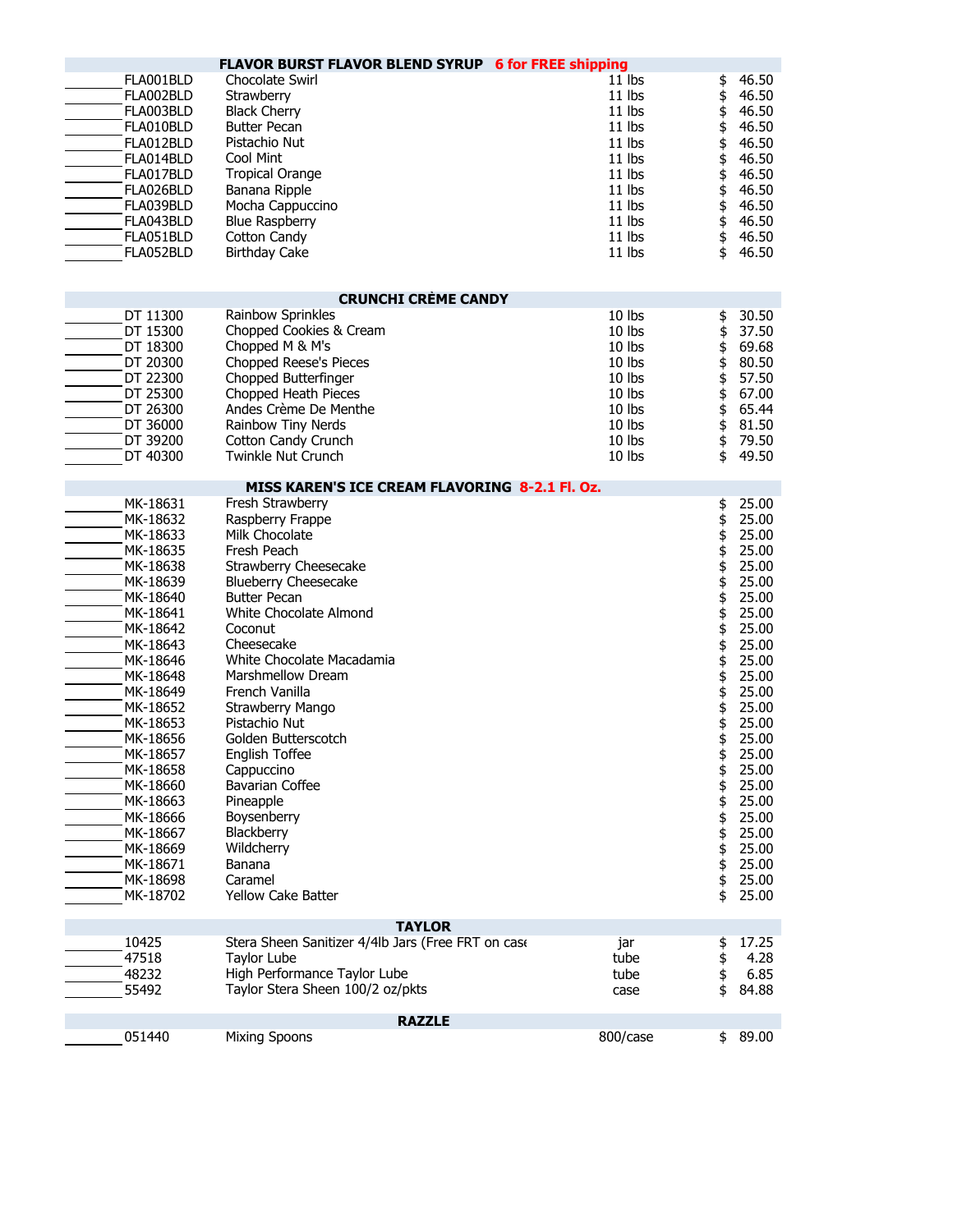| MCCORMACK DISTRIBUTING FROZEN CARBONATED BEVERAGE |              |         |  |       | <b>FLAVORS IN RED ARE IN STOCK</b> |       |
|---------------------------------------------------|--------------|---------|--|-------|------------------------------------|-------|
| Banana                                            | 3-Gallon BIB | \$33.50 |  |       | <b>Neutral-FI-Gallon BIB</b>       | 33.50 |
| Blue Bubblegum 3-Gallon BIB                       |              | \$33.50 |  |       | <b>Orange Cr</b> Gallon BIB        | 33.50 |
| <b>Blue Mountain</b> 3-Gallon BIB                 |              | \$33.50 |  | Peach | -Gallon BIB                        | 33.50 |
| <b>Blue Raspberr 3-Gallon BIB</b>                 |              | \$33.50 |  |       | <b>Red Cherr-Gallon BIB</b>        | 33.50 |
| Cherry Limeade 3-Gallon BIB                       |              | \$33.50 |  |       | <b>Red Moun</b> Gallon BIB         | 33.50 |
| <b>Cola</b>                                       | 3-Gallon BIB | \$33.50 |  |       | Root Beer - Gallon BIB             | 33.50 |
| <b>Grape</b>                                      | 3-Gallon BIB | \$33.50 |  |       | Very Strawl-Gallon BIB             | 33.50 |
| Green Apple                                       | 3-Gallon BIB | \$33.50 |  |       | Watermelor-Gallon BIB              | 33.50 |
| Lemon Lime                                        | 3-Gallon BIB | \$33.50 |  |       | White Cher-Gallon BIB              | 33.50 |
| <b>Mountain Mist 3-Gallon BIB</b>                 |              | \$33.50 |  |       |                                    |       |

| NEUTRAL BASE Neutral Base       | $6/64$ oz                                                           | \$49.95 |
|---------------------------------|---------------------------------------------------------------------|---------|
|                                 | McCORMACK ATTITUDE ADJUSTER FLAVORS IN RED ARE IN STOCK - 3-1 Ratio |         |
| Margarita<br>MARGARITA          | $6/64$ oz                                                           | \$57.75 |
| PINA COLAD MI: Pina Colada      | $6/64$ oz                                                           | \$57.75 |
| RUM RUNNER Rum Runner           | $6/64$ oz                                                           | \$57.75 |
| STRAWBERRY D Strawberry Daguiri | $6/64$ oz                                                           | \$57.75 |
|                                 |                                                                     |         |

**MCCORMACK SUPER SLUSHIE FLAVORS IN RED ARE IN STOCK - 5-1 Ratio** 

| COOL CHILLER FUB 3 GAL BIB FLAVORS IN RED ARE IN STOCK - 5-1 Ratio |                                                                             |              |                   |  |  |  |
|--------------------------------------------------------------------|-----------------------------------------------------------------------------|--------------|-------------------|--|--|--|
|                                                                    | <b>CH-BLURASPB FUB-BLUE RASP COOL CHILL CANE</b>                            | 3-Gallon BIB | 39.85<br>\$       |  |  |  |
| <b>CH-CHERRY</b>                                                   | <b>FUB-CHERRY COOL CHILLER CANE</b>                                         | 3-Gallon BIB | \$<br>39.85       |  |  |  |
| <b>CH-COLA</b>                                                     | <b>FUB-COLA COOL CHILL CANE</b>                                             | 3-Gallon BIB | \$<br>39.85       |  |  |  |
| <b>CH-GRAPE</b>                                                    | <b>FUB-GRAPE COOL CHILLER CANE</b>                                          | 3-Gallon BIB | \$<br>39.85       |  |  |  |
|                                                                    | CH-GREENAPPLI FUB-GRN APPL COOL CHILLER CANE                                | 3-Gallon BIB | 39.85             |  |  |  |
| <b>CH-LEMON</b>                                                    | FUB-LEMONADE COOL CHILLER CANE                                              | 3-Gallon BIB | 39.85             |  |  |  |
| <b>CH-MANGO</b>                                                    | FUB-MANGO COOL CHILLER CANE                                                 | 3-Gallon BIB | \$\$\$\$<br>39.85 |  |  |  |
| <b>CH-NEUTRAL</b>                                                  | <b>FUB- NEUTRAL COOL CHILLER CANE</b>                                       | 3-Gallon BIB | 39.85             |  |  |  |
| <b>CH-PEACH</b>                                                    | FUB-PEACH COOL CHILLER CANE                                                 | 3-Gallon BIB | \$<br>39.85       |  |  |  |
|                                                                    | CH-ROCKETFUEIFUB-ROCKET COOL CHILLER CANE                                   | 3-Gallon BIB | \$<br>39.85       |  |  |  |
|                                                                    | CH-STRAWBERR FUB-STRAWBERRY COOL CHILL CANE                                 | 3-Gallon BIB | \$<br>39.85       |  |  |  |
|                                                                    | <b>CH-TIGERSBL(FUB-TIGERS COOL CHILLER CANE</b>                             | 3-Gallon BIB | 39.85             |  |  |  |
|                                                                    |                                                                             |              |                   |  |  |  |
|                                                                    | <b>COOL CHILLER ATTITUDE ADJUSTER 3 GAL BIB FLAVORS IN RED ARE IN STOCK</b> | - 4          | 3-1 Ratio         |  |  |  |
|                                                                    | <b>CH-MARGARIT FUB Margarita</b>                                            | 3-Gallon BIB | \$<br>57.75       |  |  |  |
|                                                                    | <b>CH-SEEDLESSI FUB Seedless Strawb. Daqu.</b>                              | 3-Gallon BIB | 57.75<br>\$       |  |  |  |
|                                                                    | COOL CHILLER POUR OVER FLAVORS IN RED ARE IN STOCK - 5-1 Ratio              | $6/64$ oz    | 39.85             |  |  |  |
|                                                                    | <b>CHPO-APPLE POUR OVER- GREEN APPLE CANE</b>                               |              |                   |  |  |  |
|                                                                    | <b>CHPO-BLUERA POUR OVER- BLUE RASPB. CANE</b>                              | $6/64$ oz    | \$<br>39.85       |  |  |  |
|                                                                    | <b>CHPO-CHERRY POUR OVER- CHERRY CANE</b>                                   | $6/64$ oz    | \$<br>39.85       |  |  |  |
|                                                                    | <b>CHPO-GRAPE POUR OVER- GRAPE CANE</b>                                     | $6/64$ oz    | \$<br>39.85       |  |  |  |
|                                                                    | <b>CHPO-LEMON POUR OVER- LEMON CANE</b>                                     | $6/64$ oz    | \$\$\$\$<br>39.85 |  |  |  |
|                                                                    | CHPO-MANGO POUR OVER- MANGO CANE                                            | $6/64$ oz    | 39.85             |  |  |  |
|                                                                    | CHPO-ORNGCRE POUR OVER-ORANGE CREME CANE                                    | $6/64$ oz    | 39.85             |  |  |  |
| CHPO-PEACH                                                         | POUR OVER- PEACH CANE                                                       | $6/64$ oz    | 39.85             |  |  |  |
|                                                                    | CHPO-ROCKETFIPOUR OVER- ROCKET FUEL CANE                                    | $6/64$ oz    | \$<br>39.85       |  |  |  |
|                                                                    | CHPO-STRWBER POUR OVER- STRAWBERRY CANE                                     | $6/64$ oz    | \$<br>39.85       |  |  |  |
|                                                                    | <b>CHPO-TIGERB POUR OVER- TIGERS BLOOD CANE</b>                             | $6/64$ oz    | 39.85             |  |  |  |
|                                                                    | <b>COOL CHILLER CUPS</b>                                                    |              |                   |  |  |  |
| BP8202                                                             | 16 oz Cool Chiller Cups                                                     | (1000)/case  | \$134.37          |  |  |  |
| BP8208                                                             | 24 oz Cool Chiller Cups                                                     | (600)/case   | \$110.67          |  |  |  |
| BP8204                                                             | 32 oz Cool Chiller Cups                                                     | (720)/case   | \$136.89          |  |  |  |
| BP8211                                                             | 16/24 oz DomeLids                                                           | (1000)/case  | 56.00<br>\$       |  |  |  |
| BP8212                                                             | 32 oz Dome Lids                                                             | (1000)/case  | \$<br>59.47       |  |  |  |
| BP8214                                                             | 16/24 Wide Hole Dome Lids                                                   | (1,000)/case | İ,<br>52.74       |  |  |  |
| BP8215                                                             | 12/16/24 oz Flat Lids                                                       | (1000)/case  | 45.39             |  |  |  |
|                                                                    |                                                                             |              |                   |  |  |  |
|                                                                    | <b>COOL CHILLER SOFT SERVE</b>                                              |              |                   |  |  |  |
| CH-D492                                                            | COOL CHILLER SS VANILLA                                                     | 6/6lb bags   | 94.95<br>\$       |  |  |  |
| CH-D495                                                            | COOL CHILLER SS CHOCOLATE                                                   | 6/6lb bags   | \$<br>94.95       |  |  |  |